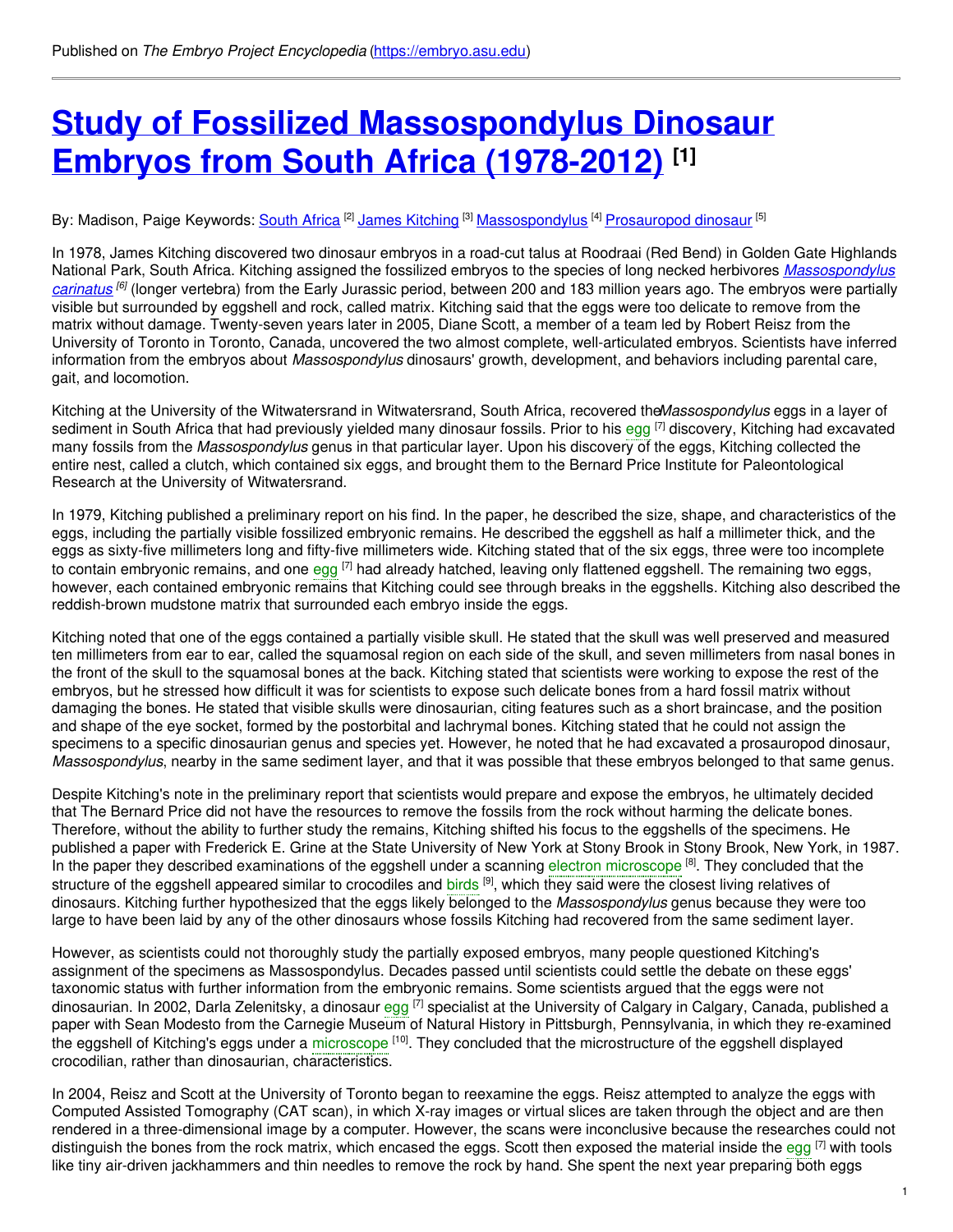under a high-powered light [microscope](https://embryo.asu.edu/search?text=microscope) <sup>[10]</sup> to catch every detail. When she finished, she had exposed two dinosaur embryos that were fully articulated in the fetal position.

Once Scott exposed the embryos, Reisz and Scott published a paper in 2005 in which they confirmed Kitching's original taxonomic classification of the eggs as members of the genus *Massospondylus*. They further argued that, based on comparisons between the embryos and existing adult *Massospondylus* fossils, the embryos belong to the species *Massospondylus carinatus*. To support their taxonomic placement, the authors highlighted some*Massospondylus* features present in the embryos, such as a slightly expanded inner ear bone, called the stapes, and the same ratio of width-to-height measurement as adults in the species. The authors found that the proportions of other skeletal elements differed from those in *Massospondylus* adults, such as the proportional length of the forelimbs. They argued that the differences were due to incremental growth, a normal process for any developing vertebrate.

In their 2005 publication, Scott and Reisz described the two embryonic individuals in detail. They described the visible cervical or neck vertebrae, and the sacral vertebrae in the lower back as shorter and more delicate than those of adult *Massospondylus*, although the position of the ribs remains constant. They noted that the shoulder bone (scapula) was tall and thin, and that it was associated with notably longer forelimbs than in adults. In this paper, the researchers graphed the size of the embryo bones such as at upper arm (humerus), lower arm (radius and ulna), and the skull, comparing them with the size of seven other *Massospondylus* fossils of different ages, both adults and juveniles. The graph showed how the forearms would lengthen as the Massospondylus dinosaurs aged, information from which Reisz inferred about gait and locomotion.

Based on the features of the*Massospondylus* embryos' forelimbs, as well as a combination of features of the head, neck, and spine, Reisz and his team argued that the embryos indicate that *Massospondylus* babies walked on all four legs, making them quadrupeds. To substantiate that claim, Reisz noted the large skull of the embryos, the horizontal position of the neck, the long forelimbs, and the weak ribs and spine. Those features were juxtaposed against the adult *Massospondylus*, which is bipedal and walks on two legs, with a smaller head, shorter forelimbs, and a more robust spine. Reisz argued that those proportional differences in the skeletons suggested a potential shift from quadrupedal to bipedal posture and locomotion in early development of young *Massospondylus* dinosaurs.

In the 2005 article, Reisz also estimated the age of the embryos at their time of death. Although the exact age cannot be determined, Reisz argued that indicators such as the fossils' well-developed bones, in addition to how the bones completely filled the space inside the [egg](https://embryo.asu.edu/search?text=egg) <sup>[7]</sup>, indicated that the embryos were in advanced stages of embryonic development and possibly close to hatching. Reisz argued that the conclusion was consistent with Kitching's suggestion that the sixth [egg](https://embryo.asu.edu/search?text=egg) <sup>[7]</sup> may have hatched.

Reisz's team inferred how dinosaur parents cared for their young based on the*Massospondylus* embryos. Based on the large size of the head of the embryos, combined with a small pelvic girdle and underdeveloped caudal vertebrae in the tail, Reisz said that these dinosaurs likely moved around little after they hatched. Additionally, the embryonic remains show underdeveloped teeth, which would have made eating difficult for *Massospondylus* young. Therefore, Reisz concluded that these young would have struggled to survive on their own, and that *Massospondylus* adults may have cared for the young.

In 2006, Reisz led a team to conduct further excavations at the site where Kitching had discovered the eggs. The team excavated additional *Massospondylus* [egg](https://embryo.asu.edu/search?text=egg) <sup>[7]</sup> clutches. In 2012, Reisz's team published a paper stating that the presence of multiple [egg](https://embryo.asu.edu/search?text=egg) <sup>[7]</sup> clutches indicates that Rooidraai was a nesting site for these creatures.

The *Massospondylus* eggs excavated by Kitching and prepared by Reisz and Scott provided researchers with a wide range of information about dinosaurs and embryos, from parental care to growth and development, and the [evolution](https://embryo.asu.edu/search?text=evolution) [11] of bipedal gait. The *Massospondylus* embryos indicated that juveniles first walked on four limbs and transitioned to bipedalism as adults, and that the genus provided parental care both prior to and after the eggs hatched.

## **Sources**

- 1. Grine, Frederick E., and James W. Kitching. "Scanning electron [microscopy](https://embryo.asu.edu/search?text=microscopy) [12] of early dinosaur eggshell structure: A comparison with other rigid sauropsid eggs." *Scanning Microscopy* 1 (1987): 615–30.
- 2. Kitching, James W. "Preliminary report on a clutch of six dinosaurian eggs from the Upper Triassic Elliot Formation, northern Orange Free State." *Palaeontologia Africana* 22 (1979): 41–5. <http://wiredspace.wits.ac.za/handle/10539/16288>  $[13]$  (Accessed March 23, 2015).
- 3. Kitching, James W., and Michael A. Raath. "Fossils from the Elliot and Clarens Formations (Karoo Sequence) of the Northeastern Cape, Orange Free State and Lesotho, and a suggested biozonation based on tetrapods." *Palaeontologia* Africana 25 (1984): 111–25. <http://wiredspace.wits.ac.za/handle/10539/16130> [<sup>14]</sup> (Accessed March 23, 2015).
- 4. Reisz, Robert R., David C. Evans, Eric M. Roberts, Hans-Dieter Sues, and Adam M. Yates. "Oldest known dinosaurian nesting site and [reproductive](https://embryo.asu.edu/search?text=reproductive%20biology) biology [15] of the Early Jurassic sauropodomorph*Massospondylus*." *Proceedings of the National Academy of Science* 109 (2012): 2428–33. <http://www.pnas.org/content/109/7/2428.full> [16] (Accessed November 19, 2014).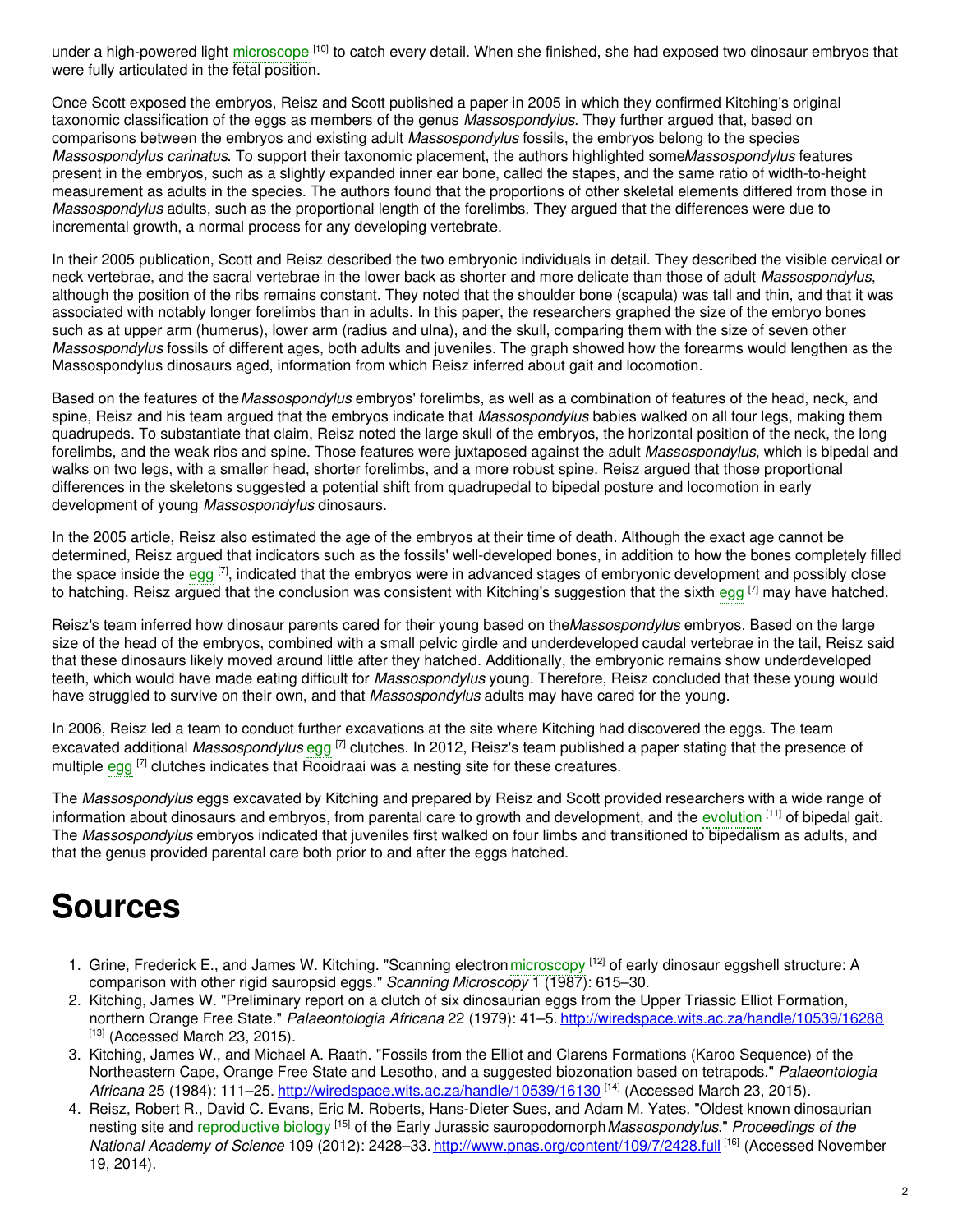- 5. Reisz, Robert R., Diane Scott, Hans-Dieter Sues, David C. Evans, and Michael A. Raath. "Embryos of an Early Jurassic prosauropod dinosaur and their evolutionary significance." *Science* 309 (2005): 761–4.
- 6. Zelenitsky, Darla K., and Sean P. Modesto. "Re-evaluation of the eggshell structure of eggs containing dinosaur embryos from the Lower Jurassic of South Africa." *South African Journal of Science* 98 (2002): 407–8. [http://reference.sabinet.co.za/webx/access/electronic\\_journals/sajsci/sajsci\\_v98\\_n7\\_a26.pdf](http://reference.sabinet.co.za/webx/access/electronic_journals/sajsci/sajsci_v98_n7_a26.pdf) <sup>[17]</sup> (Accessed March 30, 2015).
- 7. Zelenitsky, Darla K., Sean P. Modesto, and Philip J. Currie. "Bird-like characteristics of troodontid theropod eggshell." *Cretaceous Research* 23 (2002): 297–305.

In 1978, James Kitching discovered two dinosaur embryos in a road-cut talus at Roodraai (Red Bend) in Golden Gate Highlands National Park, South Africa. Kitching assigned the fossilized embryos to the species of long necked herbivores Massospondylus carinatus (longer vertebra) from the Early Jurassic period, between 200 and 183 million years ago. The embryos were partially visible but surrounded by eggshell and rock, called matrix. Kitching said that the eggs were too delicate to remove from the matrix without damage. Twenty-seven years later in 2005, Diane Scott, a member of a team led by Robert Reisz from the University of Toronto in Toronto, Canada, uncovered the two almost complete, well-articulated embryos. Scientists have inferred information from the embryos about Massospondylus dinosaurs' growth, development, and behaviors including parental care, gait, and locomotion.

## **Subject**

[Dinosaurs](https://embryo.asu.edu/library-congress-subject-headings/dinosaurs) <sup>[18]</sup> [Dinosaurs--Eggs](https://embryo.asu.edu/library-congress-subject-headings/dinosaurs-eggs) <sup>[19]</sup> [Massospondylus](https://embryo.asu.edu/library-congress-subject-headings/massospondylus) carinatus <sup>[20]</sup> Massospondylus <sup>[21]</sup> [Paleobiology](https://embryo.asu.edu/library-congress-subject-headings/paleobiology) <sup>[22]</sup> [Fossils](https://embryo.asu.edu/library-congress-subject-headings/fossils) <sup>[23]</sup> [Embryology](https://embryo.asu.edu/library-congress-subject-headings/embryology) <sup>[24]</sup> [Embryos](https://embryo.asu.edu/library-congress-subject-headings/embryos) <sup>[25]</sup> [Kitching,](https://embryo.asu.edu/library-congress-subject-headings/kitching-james-william) James William<sup>[26]</sup> Golden Gate [Highlands](https://embryo.asu.edu/library-congress-subject-headings/golden-gate-highlands-national-park-south-africa) National Park (South Africa) <sup>[27]</sup> [Embryological](https://embryo.asu.edu/library-congress-subject-headings/embryological-development) development <sup>[28]</sup>

## **Topic**

[Theories](https://embryo.asu.edu/topics/theories) <sup>[29]</sup> [Organisms](https://embryo.asu.edu/topics/organisms) <sup>[30]</sup>

### **Publisher**

Arizona State University. School of Life Sciences. Center for Biology and Society. Embryo Project Encyclopedia.

#### **Rights**

Copyright Arizona Board of Regents Licensed as Creative Commons Attribution-NonCommercial-Share Alike 3.0 Unported (CC BY-NC-SA 3.0) http://creativecommons.org/licenses/by-nc-sa/3.0/

#### **Format**

<u>[Articles](https://embryo.asu.edu/formats/articles)</u> [31]

**Last Modified** Wednesday, July 4, 2018 - 04:40

**DC Date Accessioned** Tuesday, March 31, 2015 - 20:42

**DC Date Available** Tuesday, March 31, 2015 - 20:42

## **DC Date Created**

2015-03-31

#### [Contact](https://embryo.asu.edu/contact) Us

© 2021 Arizona Board of Regents

The Embryo Project at Arizona State University, 1711 South Rural Road, Tempe Arizona 85287, United States

**Source URL:** https://embryo.asu.edu/pages/study-fossilized-massospondylus-dinosaur-embryos-south-africa-1978-2012

## **Links**

[1] https://embryo.asu.edu/pages/study-fossilized-massospondylus-dinosaur-embryos-south-africa-1978-2012

[2] https://embryo.asu.edu/keywords/south-africa

[3] https://embryo.asu.edu/keywords/james-kitching

[4] https://embryo.asu.edu/keywords/massospondylus

[5] https://embryo.asu.edu/keywords/prosauropod-dinosaur

[6] http://eol.org/pages/4532835/overview